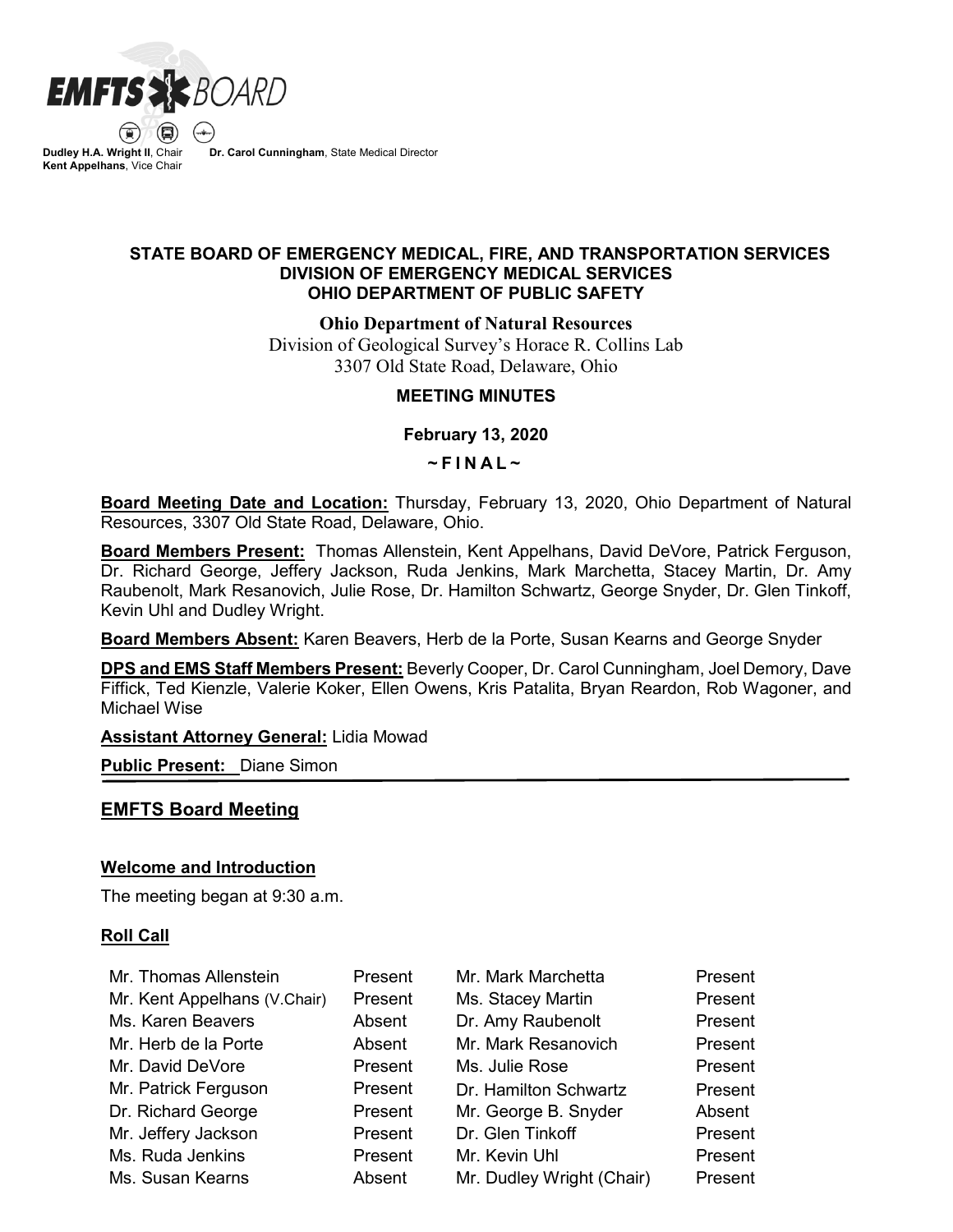# **Open Forum**

Mr. Wright inquired if there were any guests who would like to address the Board. No guests were present.

### **Consent Agenda**

Mr. Wright requested a motion to approve the Consent Agenda items that were distributed prior to the meeting including the December 18, 2019 EMFTS Board meeting minutes, the Certificates of Accreditation, the January 90-day extension requests, and the January 2019 EMS certifications.

*ACTION: Motion to approve the Consent Agenda items that were distributed prior to the meeting including the December 18, 2019 EMFTS Board meeting minutes the Certificates of Accreditation, the January 90-day extension requests, and the January 2019 EMS certifications.* Mr. Tinkoff – First. Dr. Schwartz – Second. None opposed. Mr. Marchetta (Hopedale F.D.) and Mr. Jackson (Sandusky EMS) - abstained. **Motion approved.**

## **EMS Goldmans**

Mr. Wright introduced himself as the Chair of the State Board of Emergency Medical, Fire, and Transportation Services. The proceedings were called to order at 9:32 a.m. on February 13, 2020 at the Ohio Department of Natural Resources, Delaware, Ohio.

## **Roll Call**

| Mr. Thomas Allenstein        | Present | Mr. Mark Marchetta        | Present |
|------------------------------|---------|---------------------------|---------|
| Mr. Kent Appelhans (V.Chair) | Present | Ms. Stacey Martin         | Present |
| Ms. Karen Beavers            | Absent  | Dr. Amy Raubenolt         | Present |
| Mr. Herb de la Porte         | Absent  | Mr. Mark Resanovich       | Present |
| Mr. David DeVore             | Present | Ms. Julie Rose            | Present |
| Mr. Patrick Ferguson         | Present | Dr. Hamilton Schwartz     | Present |
| Dr. Richard George           | Present | Mr. George B. Snyder      | Absent  |
| Mr. Jeffery Jackson          | Present | Dr. Glen Tinkoff          | Present |
| Ms. Ruda Jenkins             | Present | Mr. Kevin Uhl             | Present |
| Ms. Susan Kearns             | Absent  | Mr. Dudley Wright (Chair) | Present |

It was noted for the record that a majority of the members of the Board were present.

These proceedings were held before the Board pursuant to Goldman v. State Medical Board of Ohio where the respondents did not properly request a hearing in the cases. The individuals named did not have the ability to present written or oral testimony; however, they may be present to hear the proceedings and outcome.

All Board members received the sworn affidavits and accompanying exhibits for the Goldman proceedings from the EMS investigators. The affidavits contained the evidence and testimony upon which was deliberated.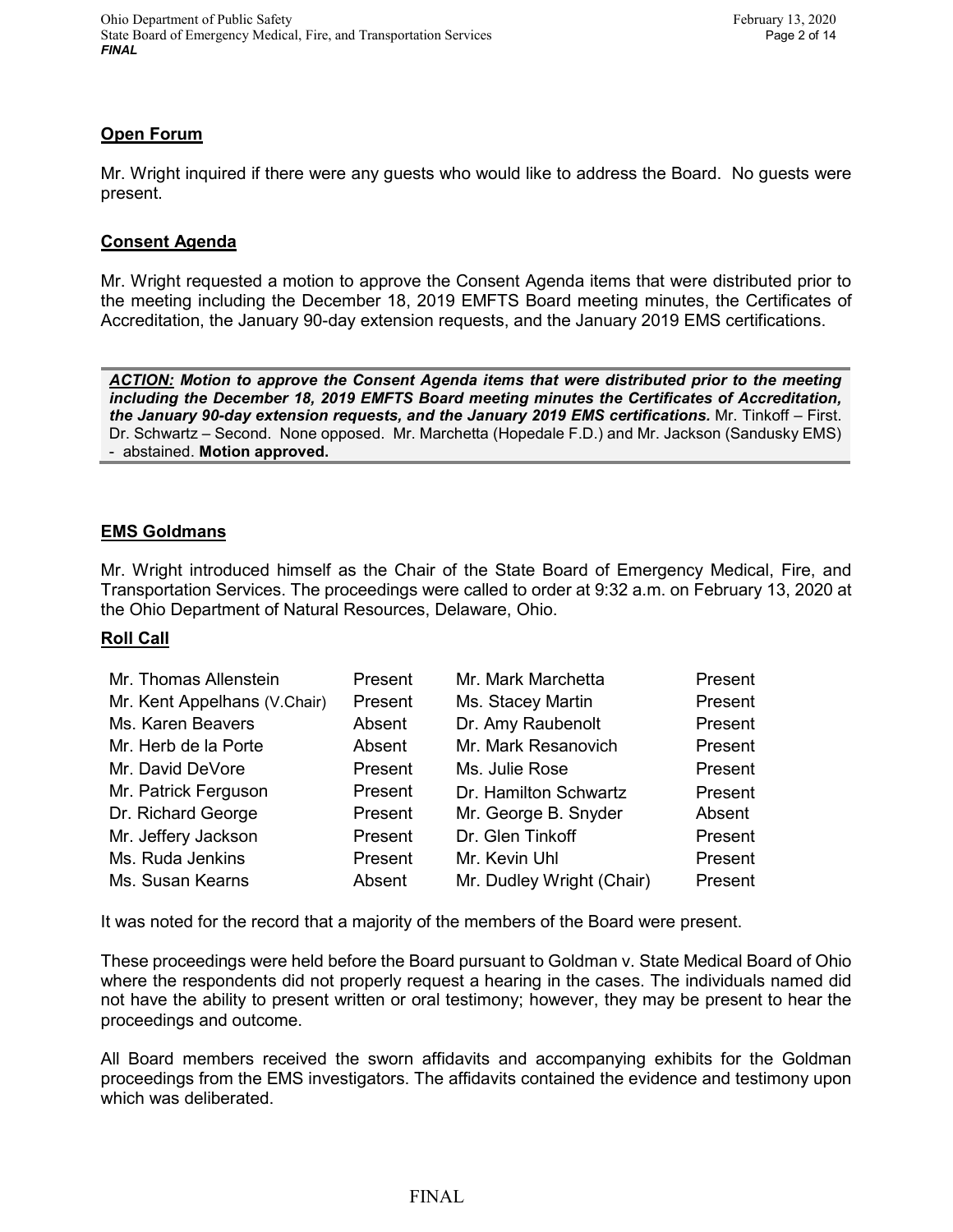There were five adjudications. The proceedings were in the matters of:

- o **EMS Case No. 2017-185-E300 Matthew J. Murdock, Certificate No. 136021**
- o **EMS Case No. 2018-460-BE100 Damon D. Johnson, Certificate No. 69210**
- o **EMS Case No. 2018-493-E300 Penny M. Payne, Certificate No. 162426**
- o **EMS Case No. 2019-263-E500 Seth M. Ludwig, Certificate No. 182107**
- o **EMS Case No. 2019-321-E100 Michael P. Wilson, Certificate No. 152366**

Mr. Wright requested a motion to admit the sworn affidavits and the accompanying exhibits in the aforementioned cases into evidence.

*ACTION: Motion to admit the sworn affidavits and accompanying exhibits in the aforementioned case into evidence.* Dr. Tinkoff – First. Dr. Schwartz – Second. None opposed. None abstained. Motion approved.

## **Goldmans**

*ACTION*: *In the matter of EMS Case Number 2017-185-E300, Matthew J. Murdock, EMS Certificate No. 136021, I move that the Board issue an adjudication order finding that Mr. Murdock failed to comply with continuing education requirements as indicated in counts 1 and 2 of the Notice of Opportunity for Hearing and that Mr. Murdock's certification be revoked.* Mr. Resanovich – First. Dr. Schwartz – Second. None opposed. Mr. Allenstein - abstained. **Motion approved.**

*ACTION*: *In the matter of EMS Case Number 2018-460-BE100, Damon D. Johnson, EMS Certificate Number 69210, I move that the Board issue an adjudication order finding that Mr. Johnson has been convicted of Grand Theft, a felony of the fourth degree, and that Mr. Johnson's certification be revoked.* Mr. Resanovich – First. Dr. Schwartz – Second. None opposed. Mr. Allenstein - abstained. **Motion approved.**

*ACTION*: *In the matter of EMS Case Number 2018-493-E300, Penny M. Payne, EMS Certificate Number 162426, I move that the Board issue an adjudication order finding that Ms. Payne failed to comply with continuing education requirements as indicated in the Notice of Opportunity for Hearing and that Ms. Payne's certification be revoked.* Mr. Resanovich – First. Dr. Schwartz – Second. None opposed. Mr. Allenstein - abstained. **Motion approved.**

*ACTION*: *In the matter of EMS Case Number 2019-263-E500, Seth M. Ludwig, EMS Certificate No. 182107, I move that the Board issue an adjudication order finding that Mr. Ludwig engaged in the illegal use of a controlled substance that impaired his ability to practice as indicated in the Notice of Opportunity for Hearing and that Mr. Ludwig's certification be revoked.* Mr. Resanovich – First. Dr. Schwartz – Second. None opposed. Mr. Allenstein - abstained. **Motion approved.**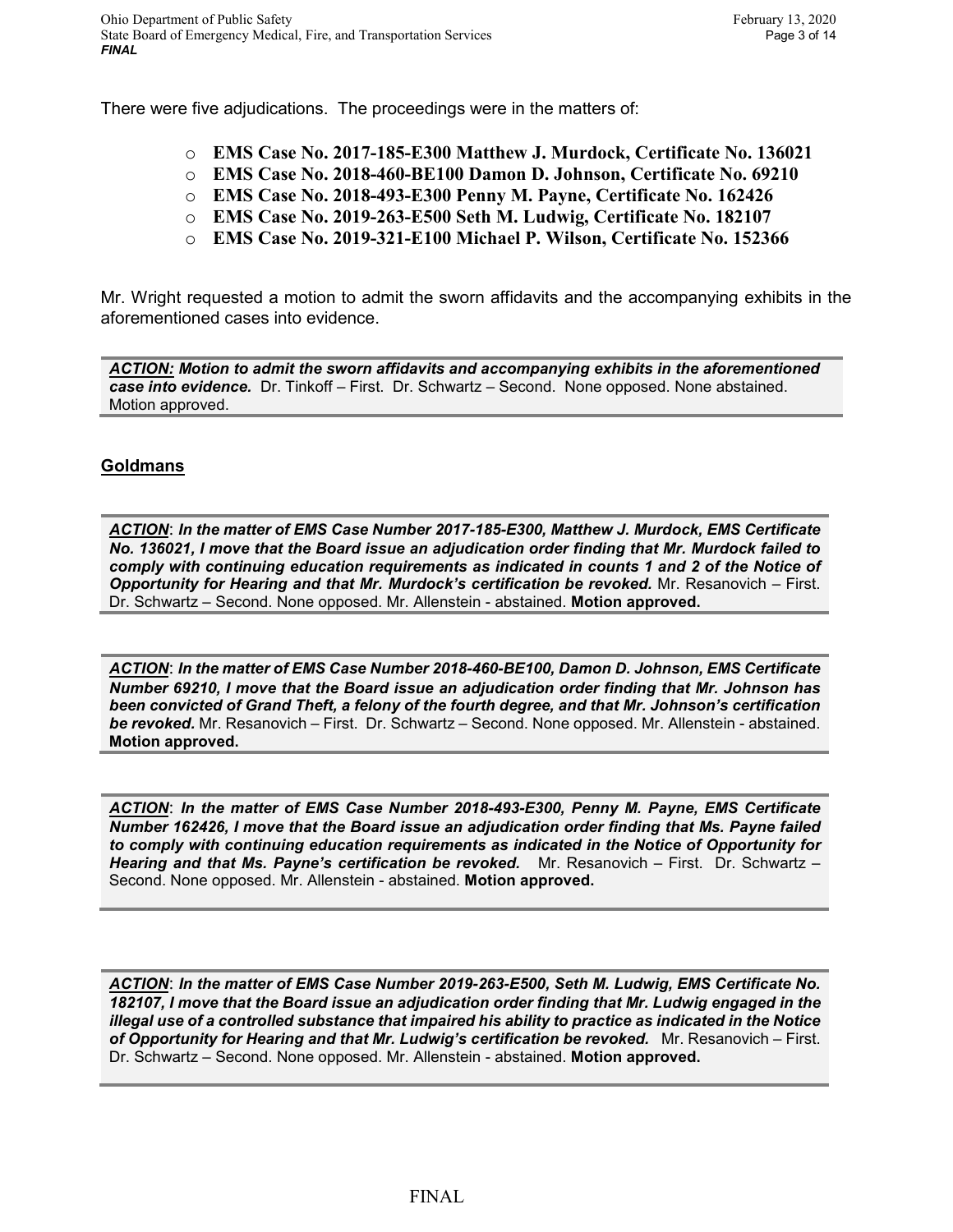*ACTION*: *In the matter of EMS Case Number 2019-321-E100, Michael P. Wilson, EMS Certificate Number 152366, I move that the Board issue an adjudication order finding that Mr. Wilson has been convicted of Theft, a misdemeanor of the first degree, and failed to report the conviction to the Division of EMS, and that Mr. Wilson's certification be revoked.* Mr. Resanovich – First. Dr. Schwartz – Second. None opposed. Mr. Allenstein - abstained. **Motion approved.**

## **EMS Investigations**

*ACTION: Motion to adjourn and enter executive session for the purpose of discussing proposed disciplinary action against certificate holders pursuant to O.R.C. Section 121.22(G)(1) and pursuant to 121.22(G)(5) that involve matters required to be kept confidential under O.R.C. Sections 149.43(A)(2) and 4765.102(B).* Mr. Marchetta – First. Ms. Jenkins – Second. None opposed. None abstained. **Motion approved.**

# **Roll Call**

| Mr. Thomas Allenstein        | Present | Mr. Mark Marchetta        | Present |
|------------------------------|---------|---------------------------|---------|
| Mr. Kent Appelhans (V.Chair) | Present | Ms. Stacey Martin         | Present |
| Ms. Karen Beavers            | Absent  | Dr. Amy Raubenolt         | Present |
| Mr. Herb de la Porte         | Absent  | Mr. Mark Resanovich       | Present |
| Mr. David DeVore             | Present | Ms. Julie Rose            | Present |
| Mr. Patrick Ferguson         | Present | Dr. Hamilton Schwartz     | Present |
| Dr. Richard George           | Present | Mr. George B. Snyder      | Absent  |
| Mr. Jeffery Jackson          | Present | Dr. Glen Tinkoff          | Present |
| Ms. Ruda Jenkins             | Present | Mr. Kevin Uhl             | Present |
| Ms. Susan Kearns             | Absent  | Mr. Dudley Wright (Chair) | Present |

*ACTION: Motion to accept proposed consent agreement for the following Education case(s).* Mr. Resanovich – First. Dr. Schwartz – Second. Mr. Allenstein – Abstained. None opposed. **Motion approved** .

2020-088-E300

*ACTION: Motion to close the following Medical Transportation case(s).* Mr. Resanovich – First. Dr. Schwartz – Second. Mr. Allenstein – Abstained. None opposed. **Motion approved.**

| 2019-047-E700 | 19-407-E700   |
|---------------|---------------|
| 2019-048-E700 | 2019-573-E700 |
| 2019-062-E700 |               |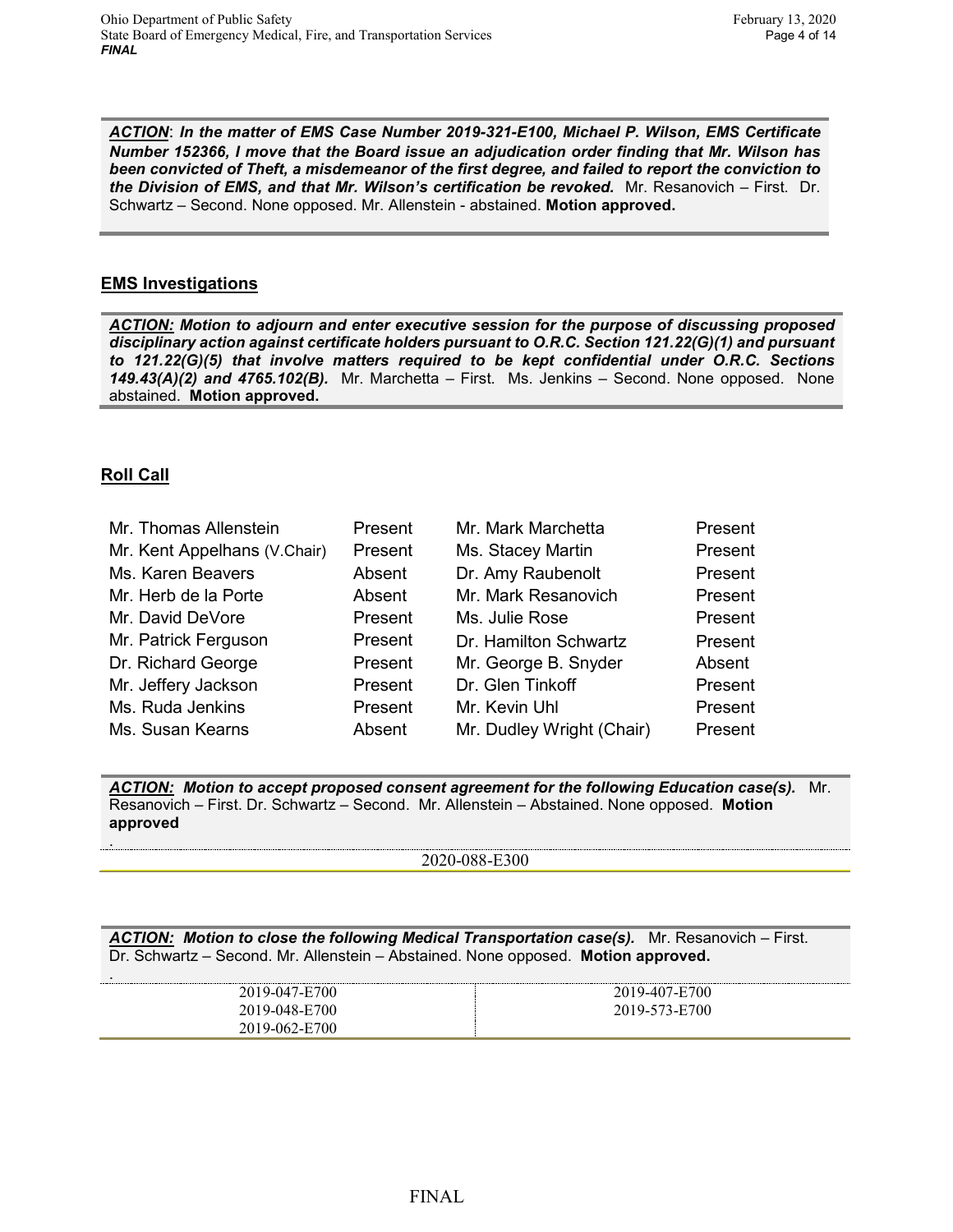.

*ACTION: Motion to issue notices of Opportunity for the following Medical Transportation case(s).*  Mr. Resanovich – First. Dr. Schwartz – Second. Mr. Allenstein – Abstained. None opposed. **Motion approved**

2019-613-E700 \*Refer to Medicaid/Medicare\*

| ACTION: Motion to accept the following Consent Agreement(s): Mr. Resanovich – First. |          |                                                                    |
|--------------------------------------------------------------------------------------|----------|--------------------------------------------------------------------|
| Dr. Schwartz - Second. Mr. Allenstein - Abstained. None opposed. Motion approved.    |          |                                                                    |
|                                                                                      | $\cdots$ | $\begin{array}{c} \bullet \circ \bullet \circ \bullet \end{array}$ |

| 2014-606-E100  | 2019-211-BE100 | 2019-462-E300 |
|----------------|----------------|---------------|
| 2017-255-E300  | 2019-293-E100  | 2019-467-E400 |
| 2018-130-E300  | 2019-340-E100  | 2019-539-E300 |
| 2018-190-E300  | 2019-384-E300  | 2019-584-E400 |
| 2019-168-BE100 | 2019-386-E300  | 2019-724-E100 |
| 2019-210-BE100 | 2019-425-E300  | 2020-080-E300 |
| 2019-239-E400  |                |               |

| ACTION: Motion to close the following cases due to lack of jurisdiction, referral to local medical<br>director, deferral to department discipline, certifications have expired, or non-violations of ORC<br>and/or OAC: Mr. Resanovich - First. Dr. Schwartz - Second. None opposed. Mr. Allenstein and Mr.<br>Ferguson (2019-680-E400) - Abstained. Motion approved. |                                           |
|-----------------------------------------------------------------------------------------------------------------------------------------------------------------------------------------------------------------------------------------------------------------------------------------------------------------------------------------------------------------------|-------------------------------------------|
| 2018-409-E500                                                                                                                                                                                                                                                                                                                                                         | 2019-480-E400                             |
| 2018-410-E500                                                                                                                                                                                                                                                                                                                                                         | 2019-486-E500                             |
| 2019-171-E400                                                                                                                                                                                                                                                                                                                                                         | 2019-564-E400                             |
| 2019-240-E400 *Warning Letter*                                                                                                                                                                                                                                                                                                                                        | 2019-680-E400 *Ferguson Abstain*          |
| 2019-334-E400                                                                                                                                                                                                                                                                                                                                                         | 2019-708-E400 *Refer to Medical Director* |
| 2019-335-E400*Warning Letter / Pharm. Board Referral*                                                                                                                                                                                                                                                                                                                 | 2019-721-E400                             |
| 2019-345-E400                                                                                                                                                                                                                                                                                                                                                         | 2019-722-E400                             |
|                                                                                                                                                                                                                                                                                                                                                                       | 2019-723-E400                             |
|                                                                                                                                                                                                                                                                                                                                                                       |                                           |

| ACTION: Motion to close the following cases, individuals have met the stipulations of their Consent         |  |
|-------------------------------------------------------------------------------------------------------------|--|
| <b>Agreements:</b> Mr. Resanovich – First. Dr. Schwartz – Second. Mr. Allenstein – Abstained. None opposed. |  |
| Motion approved.                                                                                            |  |

| 2015-633-E500 | 2017-273-E300 |
|---------------|---------------|
| 2017-110-E300 | 2017-441-E300 |
| 2017-157-E300 | 2017-531-E300 |
| 2017-231-E300 | 2018-203-E300 |
| 2017-234-E300 | 2019-169-E100 |
| 2017-239-E300 |               |
|               |               |

| ACTION: Motion to close the following cases. The Board accepts the surrendering of their         |               |
|--------------------------------------------------------------------------------------------------|---------------|
| respective certificates to practice or teach. Re-open if re-applies: Mr. Resanovich – First. Dr. |               |
| Schwartz – Second. Mr. Allenstein – Abstained. None opposed. Motion approved.                    |               |
| 2018-432-E300                                                                                    | 2019-688-E300 |
| 2019-381-E300                                                                                    | 2019-690-E300 |

| 2019-381-E300 | 2019-690-E300 |
|---------------|---------------|
| 2019-382-E300 | 2019-712-E300 |
| 2019-383-E300 | 2019-713-E300 |
| 2019-411-E300 | 2019-735-E300 |
| 2019-576-E300 | 2019-737-E300 |
| 2019-625-E300 |               |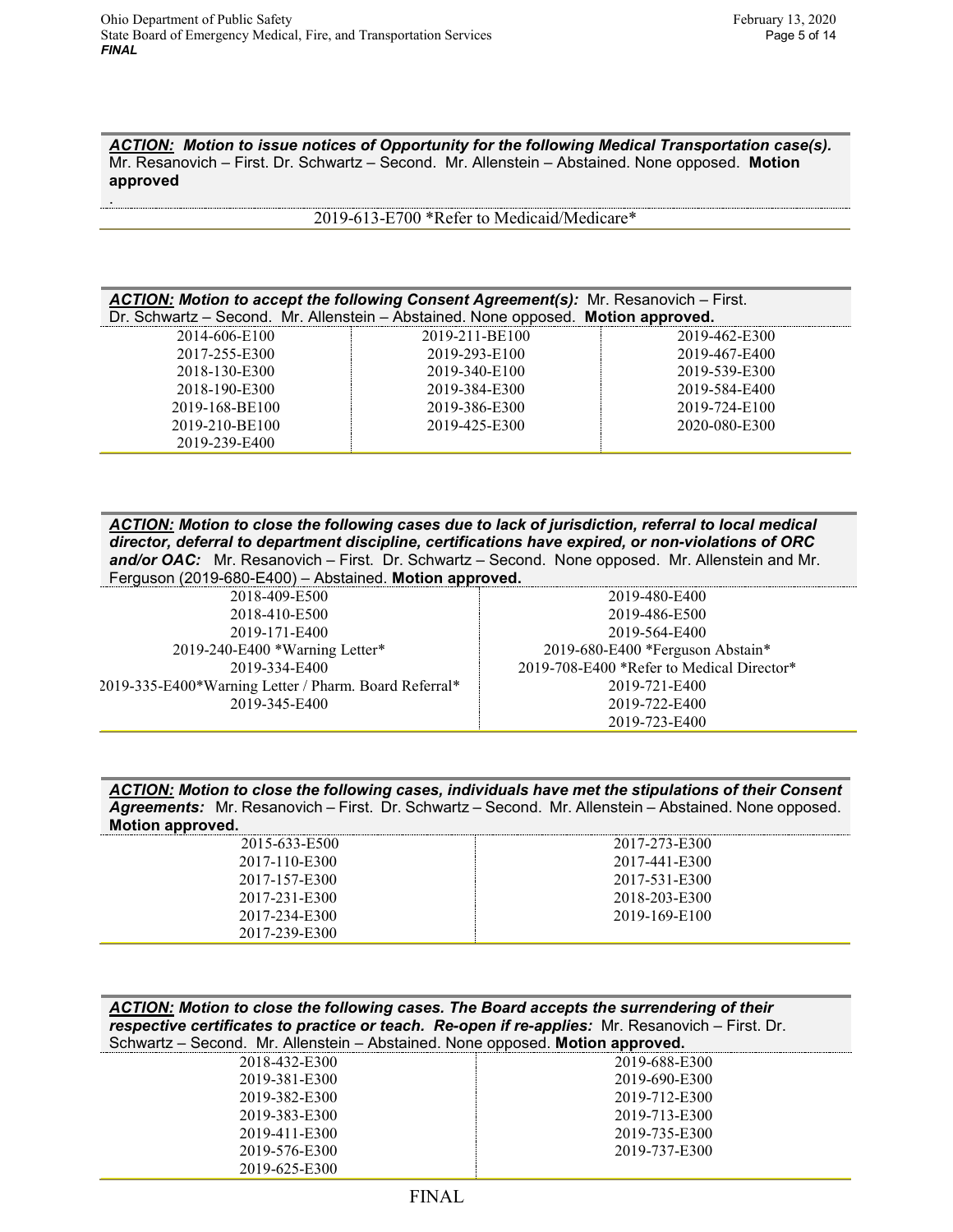*ACTION: Motion to close the following case(s). The individuals/entities did not meet the requirements of their consent agreement or failed to meet audit requirements prior to surrender or expiration of certification. Re-open if re-applies.* Mr. Resanovich – First. Dr. Schwartz – Second. Mr. Allenstein – Abstained. None opposed. **Motion approved.**

| $\sim$ | -- |
|--------|----|
|        |    |

*ACTION: Motion to close the following case(s). The individuals were audited at their respective levels. The respective certificates to practice have expired. Re-open if re-applies. Mr. Resanovich –* First. Dr. Schwartz – Second. Mr. Allenstein – Abstained. None opposed. **Motion approved.**

| 2017-233-E300 | 2017-335-E300  |
|---------------|----------------|
| 2017-246-E300 | 2017-541-E300  |
| 2017-300-E300 | 2017-627-E300  |
| 2017-326-E300 | 2019-193-BE300 |

*ACTION: Motion to close the following case(s as the application for certification was withdrawn. Reopen if re-applies.* Mr. Resanovich – First. Dr. Schwartz – Second. Mr. Allenstein – Abstained. None opposed. **Motion approved.**

2019-448-E300

| ACTION: Motion to issue Notices of Opportunity for Hearings for the following cases.             |                                    |  |  |  |
|--------------------------------------------------------------------------------------------------|------------------------------------|--|--|--|
| Mr. Resanovich- First. Dr. Schwartz- Second. Mr. Appelhans (2019-283-BE100), Mr. Ferguson (2019- |                                    |  |  |  |
| 308-BE100), and Mr. Allenstein - Abstained. None opposed. Motion approved.                       |                                    |  |  |  |
| 2016-218-E100                                                                                    | 2019-283-BE100 *Appelhans Abstain* |  |  |  |
| 2016-577-E300                                                                                    | 2019-308-BE100 *Ferguson Abstain*  |  |  |  |
| 2017-270-E300                                                                                    | 2019-445-E100                      |  |  |  |
| 2018-45-E300                                                                                     | 2019-458-E300                      |  |  |  |
| 2018-128-E300                                                                                    | 2019-596-BE100                     |  |  |  |
| 2018-467-E300                                                                                    | 2019-658-E500                      |  |  |  |
| 2018-528-E300                                                                                    | 2020-004-E100                      |  |  |  |
| 2018-637-E300                                                                                    | 2020-034-E100                      |  |  |  |
| 2018-679-E300                                                                                    | 2020-081-E300                      |  |  |  |
| 2019-082-BE100                                                                                   |                                    |  |  |  |

*ACTION: Motion to close the following cases due to one of the following reasons; inadvertently marked yes to conviction question, misdemeanor convictions which the Board has previously deemed "not involving moral turpitude," continuing education cases which now meet the requirements, non-patient care issues, and grandfathering issues of certification/conviction.* Mr. Resanovich – First. Dr. Schwartz – Second. Mr. Wright (2018-523-E500) and Mr. Allenstein – Abstained. None opposed. **Motion approved.**

| Abstairied. Norie opposed. Motion approved. |                |                |                |  |
|---------------------------------------------|----------------|----------------|----------------|--|
| 2017-313-E300                               | 2019-603-E100  | 2019-717-BE100 | 2020-045-BE100 |  |
| 2017-333-E300                               | 2019-620-E100  | 2019-741-E100  | 2020-046-E100  |  |
| 2018-253-E300                               | 2019-642-E100  | 2020-005-BE100 | 2020-056-BE100 |  |
| 2018-523-E500 *Wright                       | 2019-654-E100  | 2020-006-BE100 | 2020-057-E100  |  |
| Abstain*                                    | 2019-657-BE100 | 2020-011-E300  | 2020-058-BE100 |  |
| 2019-387-E300                               | 2019-672-E500  | 2020-016-E100  | 2020-059-E100  |  |
| 2019-443-E100                               | 2019-674-E100  | 2020-017-E100  | 2020-060-BE100 |  |
| 2019-468-BE100                              | 2019-697-E700  | 2020-031-E100  | 2020-062-E100  |  |
| 2019-501-BE100                              | 2019-705-BE100 | 2020-040-BE100 | 2020-071-BE100 |  |
| 2019-595-BE100                              | 2019-706-BE100 | 2020-043-E100  |                |  |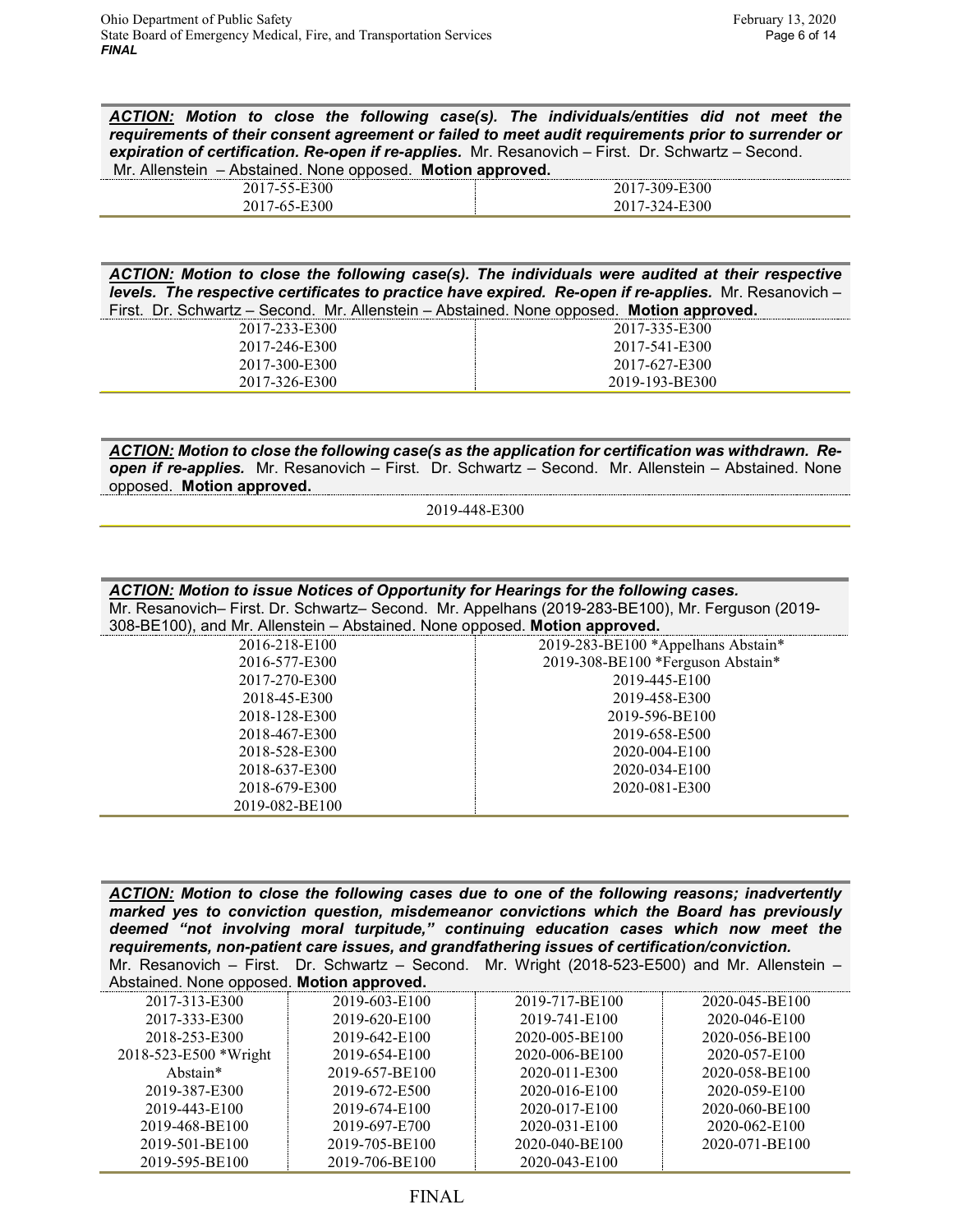# **EMFTS Board Chair's Report, Dudley Wright**

Mr. Wright stated that the last few days have been excellent and he thanked the EMS staff and the Board members.

## **State Medical Director, Dr. Carol Cunningham**

Dr. Cunningham requested a motion to approve the updated State of Ohio Adult EMS Guidelines and Procedures Manual and State of Ohio Emergency Medical Responder Guidelines and Procedures Manual.

*ACTION: Motion to approve the updated State of Ohio Adult EMS Guidelines and Procedures Manual and State of Ohio Emergency Medical Responder Guidelines and Procedures Manual. Mr. Marchetta – First. Mr. Resanovich – Second. None opposed. None abstained.* **Motion approved.** 

Dr. Cunningham stated that the RPAB would like to give a certificate of appreciation for Dr. Charles McIntosh who is retiring to recognize his long-term service to the RPAB. The DEMS staff will work with visual communications.

The Ohio Department of Health is the lead agency on the coronavirus. Dr. Cunningham is one of the four subject matter experts selected by the Federal government to assist with ASPERS, the CDC and the NHTSA's Office of EMS on their updates.

Dr. Cunningham will be attending the Center for Homeland Defense and Security's annual APEX Conference the following week.

### **EMS Staff Legal Counsel, Michael Wise**

Mr. Wise stated that he had nothing to report.

### **Assistant Attorney General, Lidia Mowad**

Ms. Mowad reported that the Board has three pending appeals. One is still pending. James Jackson's case has an oral argument scheduled soon. The other case the Board approved for a Consent Agreement.

### **Legislative Report, Dan Fitzpatrick**

Mr. Fitzpatrick was not in attendance.

### **Interim Executive Director and Staff Reports, Robert Wagoner**

Interim Executive Director, Rob Wagoner, reported that Geoff Dutton resigned from the EMFTS Board and the seat remains vacant. The seat is filled by a member of the Ohio Department of Public Safety. The Director's office is aware and will appoint a new member.

Mr. Wagoner reported that the National Rural EMS and Care Conference is sponsored by the Joint Committee on Rural Emergency Care which includes the National Organization State Office of Rural Health, the National Association of State EMS Officials, the National Rural Health Association and the National Rural Health Resource Center. The conference will be held at the Renaissance Columbus Downtown on April 21<sup>st</sup> through April 23<sup>rd</sup>. Registration is now open and the information is also available on the EMS website.

Mr. Fiffick reported that the new online system went into effect on February 4, 2020. There will no longer be any paper applications or forms. Services will register with Identity Manager and create an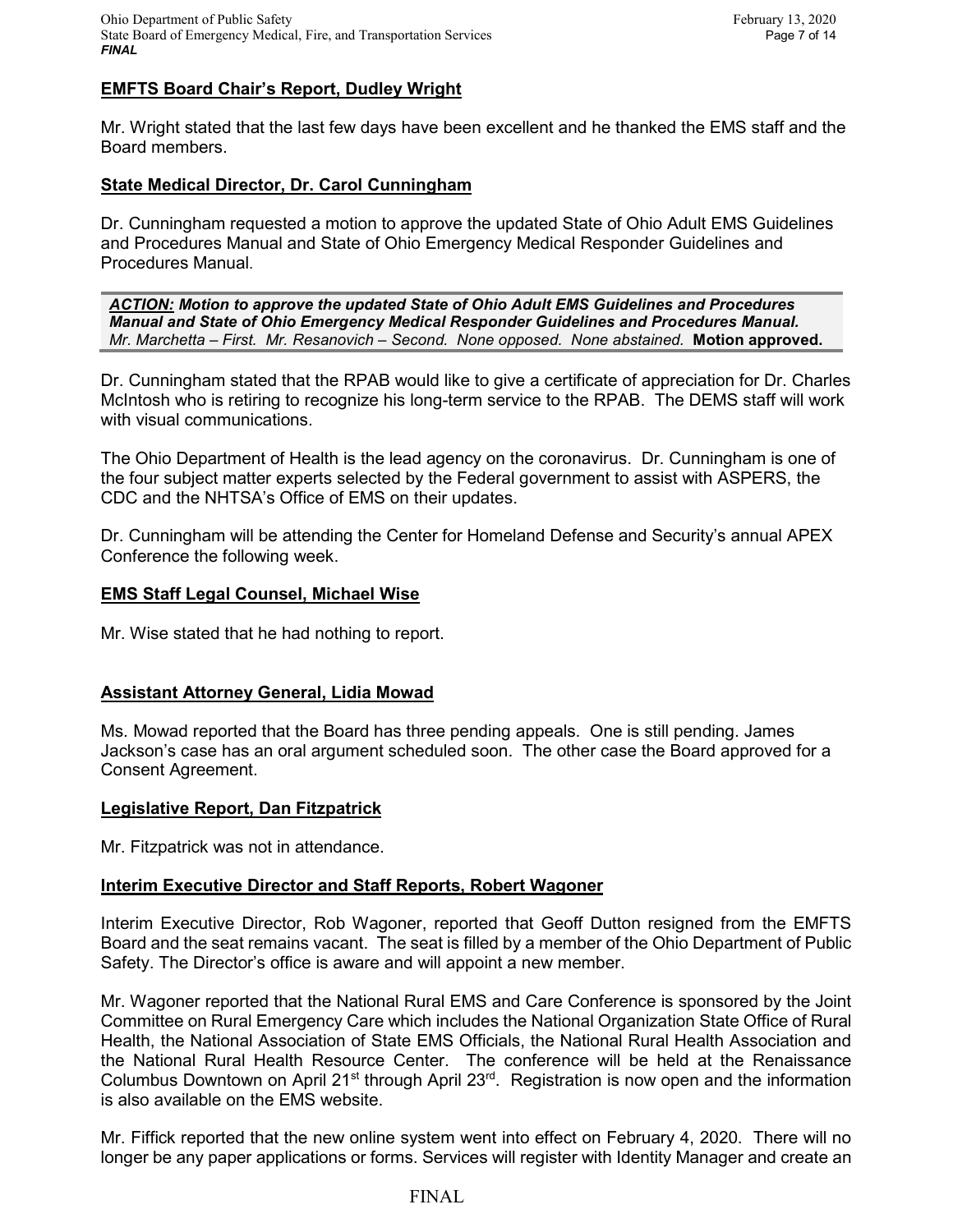account. Once an account is created, they will complete all operations of adding a new service, renewing, adding or deleting vehicles and all payments are by credit card or electronic-check.

The 20<sup>th</sup> anniversary of the EMS Star of Life Awards is scheduled for May 20, 2020. The nomination packet is on the EMS website. The deadline for nominations is February 21, 2020; therefore, Mr. Wagoner requested that each Board member share this information and the nomination packet with their organizations.

An announcement was received from the National Registry of EMT's that their fee increases were approved and will take effect on January 1, 2021.

The 2020 Ethics Law E-Course is now online. It is a requirement for every EMFTS Board member take this course and submit a copy of the course completion certificate to Ms. Koker. Also, the Financial Disclosures are due May 15, 2020.

## **EMS Exemption Requests, Ellen Owens**

Ellen Owens reported that there was one voluntary surrender request by Kevin Stich, paramedic certification #82233, due to injury and retirement. Staff recommends approval and requests a motion to approve.

*ACTION: Motion to approve the voluntary surrender request from Kevin Stich, certification #82233.*  Mr. Resanovich – First. Mr. Ferguson – Second*.* None opposed. None abstained. **Motion approved.**

### **Education, James Burke**

Mr. Burke requested that Westerville Fire Department's continuing education site be approved.

*ACTION: Motion to approve Westerville Fire Division's initial continuing education.*  Mr. Resanovich – First. Mr. Allenstein – Second*.* None opposed. None abstained. **Motion approved.**

### **Medical Transportation, Dave Fiffick**

Mr. Fiffick presented the list of medical transportation renewal applications with expiration dates of December 2019, January 2020, and February 2020. Staff is requesting a motion and approval pending a satisfactory inspection.

*ACTION: Motion to approve the medical transportation renewal applications with expiration dates of December 2019, January and February 2020; pending a satisfactory inspection.* Mr. Dutton – First. Mr. Uhl – Second. None opposed. Ms. Jenkins (UC Health) - abstained. **Motion approved.**

Mr. Fiffick presented the list of medical transportation applications for 15 new ambulette services and 2 new ambulance services. Staff is requesting a motion and approval pending a satisfactory inspection.

*ACTION: Motion to approve medical transportation applications for 15 new ambulette services and 2 ambulance services; pending a satisfactory inspection.* Mr. Allenstein – First. Mr. Resanovich - Second. None opposed. None abstained. **Motion approved.**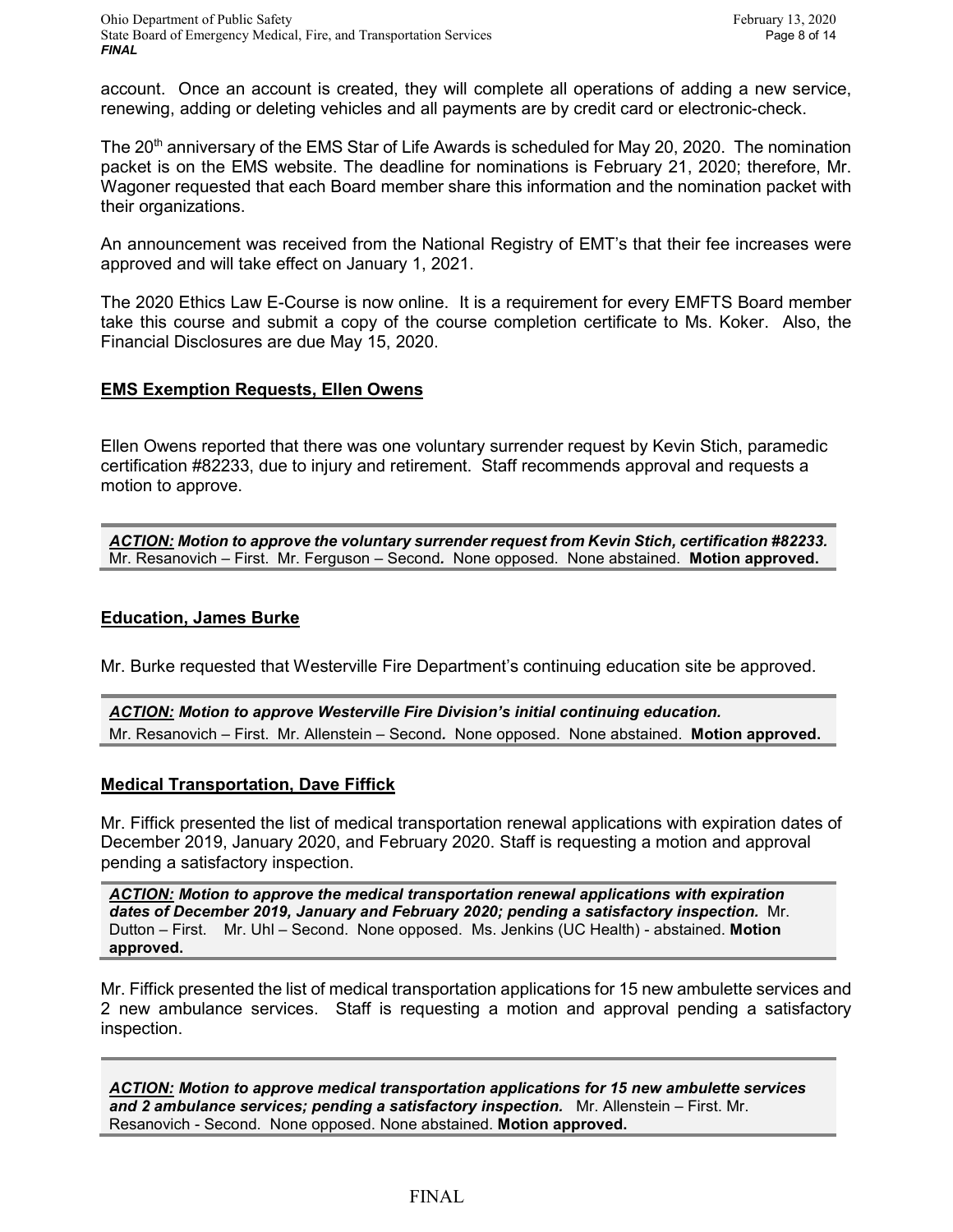Mr. Fiffick presented the list of new satellite locations for 4 ambulette, 3 ambulance services and 1 air medical. Staff is requesting a motion for approval pending a satisfactory inspection.

*ACTION: Motion to approve the medical transportation new satellite locations for 4 ambulette, 3ambulance services and 1 air medical; pending satisfactory inspection.* Mr. Allenstein – First. Mr. Resanovich – Second. None abstained. None opposed. **Motion approved.**

Mr. Fiffick requested a motion for new headquarters or change of address 3 ambulette services.

*ACTION: Motion to approve new headquarters or change of address for 3 ambulette services.* Mr. Allenstein– First. Dr. Schwartz – Second. None abstained. None opposed. **Motion approved.**

# **Board Committee Reports**

# **Trauma Committee, Diane Simon**

Ms. Simon reported that the committee met on January 8, 2020 and they had quorum. The committee has received the initial analysis of the research project done by IEM on workforce competency. Specific variables are being looked at to determine potential avenues to explore to impact the workforce. Gaps will be identified and determine the educational needs.

A discussion regarding the Trauma System and re-evaluating the State Trauma System. The ACS performed an assessment of Ohio's trauma system in 2006, and the Trauma Committee is wondering if Ohio is ready for a new assessment. The committee plans to compare the incidence of over and under triage between then and now.

There is a clarification regarding TQUIP inclusion criteria. Patients should be included if transported from an acute hospital to acute hospital. They are not sure if free standing ED's are considered acute hospitals.

Requesting information from the regions regarding their performance improvement plans. Once complied a state improvement plan can be explored. It has been 4 or 5 years since these plans were reviewed and, hopefully, they have updated their performance improvement plan.

Dr. Tinkoff inquired about the number of regions in Ohio. There are 6 regions in Ohio; however, not every hospital is in a region. Each region will work with the state; however, the state does not have any regulatory authority. Each region is represented on the Trauma Committee or in the public gallery.

The next Trauma Committee meeting is scheduled for March 11, 2020.

## **EMS Children Committee, Dr. Hamilton Schwartz**

Dr. Schwartz reported that the committee had a meeting on December 17, 2019 and there was quorum.

## **EMSC Performance Measures**

FINAL The Ohio PECC Learning Collaborative State Team has scheduled a webinar for Friday, March 20th, at 12pm. The webinar will feature interviews with current State Team members that serve as the Pediatric Emergency Care Coordinator (PECC) for their agency as they ae discussing how they have implemented the program. The State Team is also planning to purchase and distribute training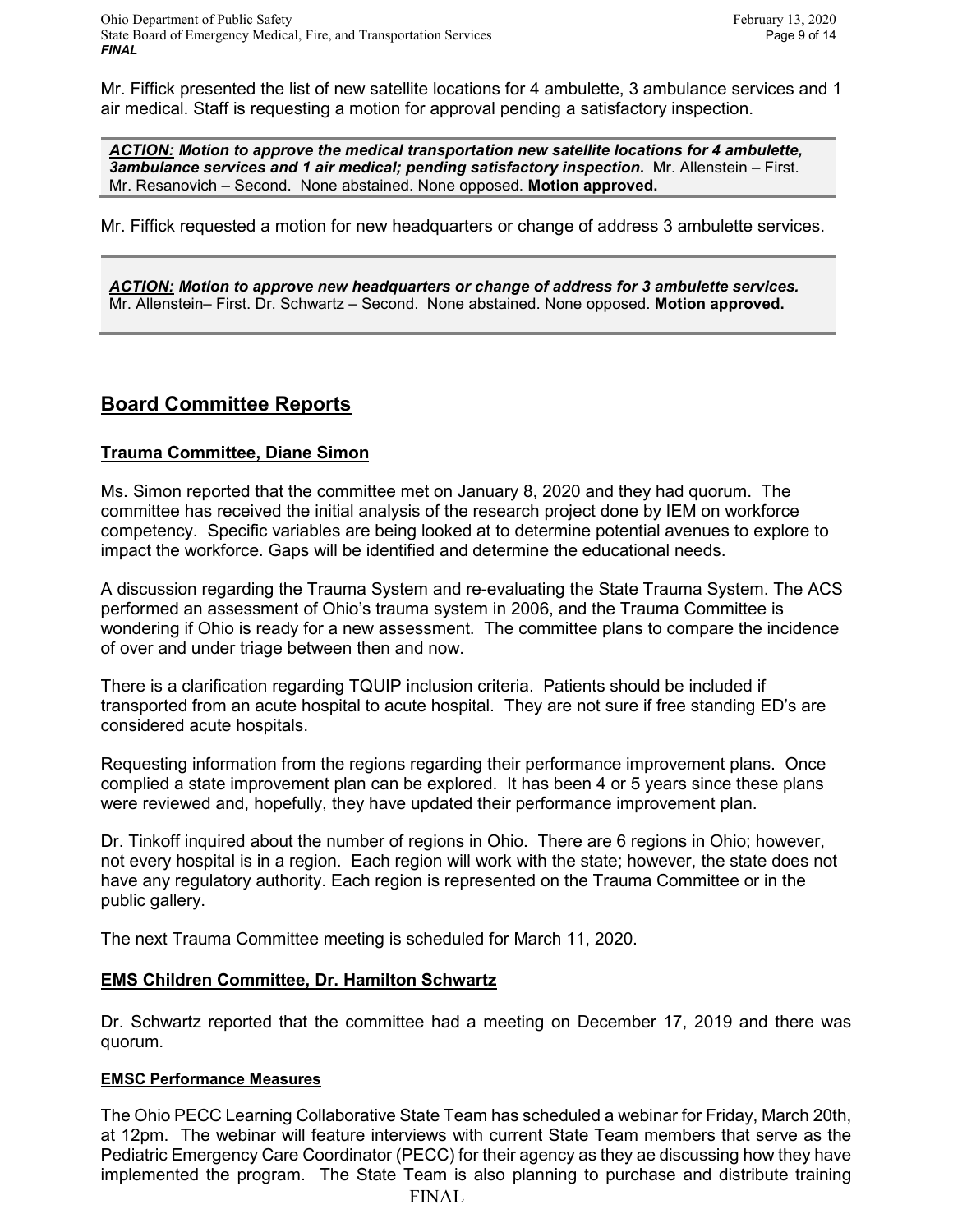equipment to PECCs in exchange for agreeing to train other providers in their areas. As of December 13, 120 agencies have registered a PECC.

The Pediatric Disaster Preparedness Coalition met yesterday immediately following the EMSC Committee meeting. The Coalition discussed the results of a survey of emergency departments on their pediatric readiness and the ASPR Pediatric Centers of Excellence Grant that was awarded to Ohio and Michigan. The Coalition is working on a pilot project to assess current hospital Pediatric Champions and is promoting a tiered system of hospital preparedness for pediatrics.

The Ohio EMS for Children program will survey Ohio EMS agencies beginning in January. The survey will ask about an agency's Pediatric Emergency Care Coordinator and about types and frequency of pediatric skill evaluation. The National EMSC Data Analysis and Resource Center (NEDARC) will implement the survey.

### **Other Activities**

The Ohio EMSC Committee is reviewing the current Ohio EMS Pediatric Guidelines and Procedures Manual to ensure its compatibility with the NASEMSO National Model EMS Clinical Guidelines. Dr. Schwartz is coordinating this effort for Dr. Cunningham. The Committee is reviewing the document content, and will begin work on algorithms in January.

Joe Stack and Dr. Schwartz are working with the Ohio Department of Health to update the Emergency Guidelines for Schools document, ensuring accurate guidance is provided to school nurses and staff in responding to emergency situations in their schools. Conference calls will resume in January to continue the project.

Dr. Julie Leonard has completed the second child maltreatment module for the EMSC Committee to review. The module focuses on scene management and will be presented to the Education Committee when appropriate.

The next meeting will be held on April 14, 2020.

## **EMS System Development**

Mr. de la Porte was not in attendance to give a report.

The next meeting will be held at the Ohio Department of Public Safety on April 14, 2020.

### **Homeland Security Subcommittee, Mark Resanovich**

Mr. Resanovich deferred to the new vice chair for the Homeland Security subcommitee, Jeff Jackson.

Mr. Dutton resigned from the subcommittee in January.

The committee reviewed the Rescue Task Force (RTF) slides and is working hand in hand with the Ohio Peace Officer Training Academy (OPOTA).

The work on CHEMPACK has been ongoing with the Ohio Department of Health. An action sheet has been developed to act as a "cheat sheet".

On March 10th, 11th, and 12th there will be an Ebola exercise to move patients.

The next meeting will be held at the Ohio Department of Public Safety on March 6, 2020.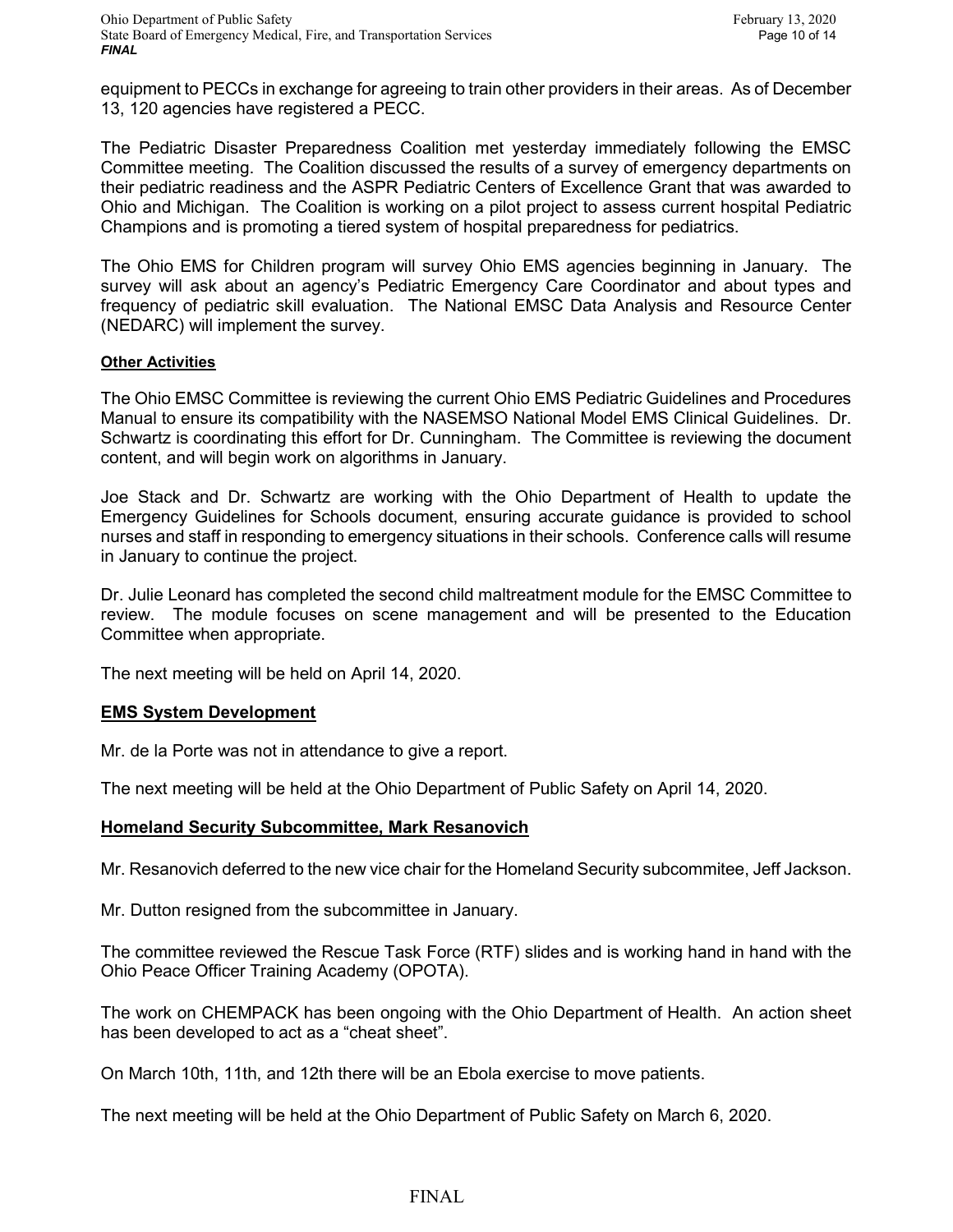# **EMS Rural Committee, Kent Appelhans**

Mr. Appelhans reported that Eric Burns who is the Chair of the committee sent him a report for the Board. The committee met on December 17, 2019 and there was a quorum.

In 2019 the committee was charged with the recruitment and retention from the strategic plan. This committee has been working with other committees to evaluate the needs of Ohio EMS Rural services. Reports have been received from the Rural Flex grant who have worked with 150 paramedics with completing their refreshers online. This is a wonderful way for the rural paramedics to obtain their continuing education credits and the students do not have to travel.

Hand-off sheets have been discussed by the committee. The need for ease of transfer of information from first responders to hospitals so that the attending physician has the information needed. There will not be a state mandate or state form. Each agency will make the decisions for their departments.

Mr. Wagoner has kept the committee updated regarding the National Rural EMS and Care Conference which will be held at the Marriott in downtown Columbus on April 22 and 23, 2020.

Future goals for the committee to help meet the strategic plan:

- Develop a survey to distribute to all EMS services in the State of Ohio as well as all providers to find how rural EMS is being affected.
- After receiving the results of the survey the committee needs to evaluate the top concerns and help meet the objectives.
- A plan on how to define rural EMS services and providers.
- Committee will work with the Education Committee to explore potential additional computer and web-based education for all certification levels.

Mr. Appelhans requested that the following members be removed from the committee; Mary Ahlers, Tristan Coomer, Joel Dickenson, Daniel Heuchert, Joshua Tilton and Royce Goodpaster.

*ACTION: Motion to remove the following members from the committee; Mary Ahlers, Tristan Coomer, Daniel Heuchert, Joel Dickenson, Joshua Tilton and Royce Goodpaster.* Mr. Allenstein – First. Mr. Resanovich – Second. None abstained. None opposed. **Motion approved.**

Mr. Appelhans requested that the following members be appointed to the committee.

*ACTION: Motion to appoint the following members to the committee; Kenneth Majors and Scott Melling.* Mr. Appelhans – First. Mr. Allenstein – Second. None abstained. None opposed. **Motion approved.**

The next meeting will be held at the Ohio Department of Public Safety on April 14, 2020.

## **Education Committee, George Snyder**

Mr. Snyder was not in attendance; therefore, there was not a report given.

The next meeting will be held at the Ohio Department of Public Safety on April 14, 2020.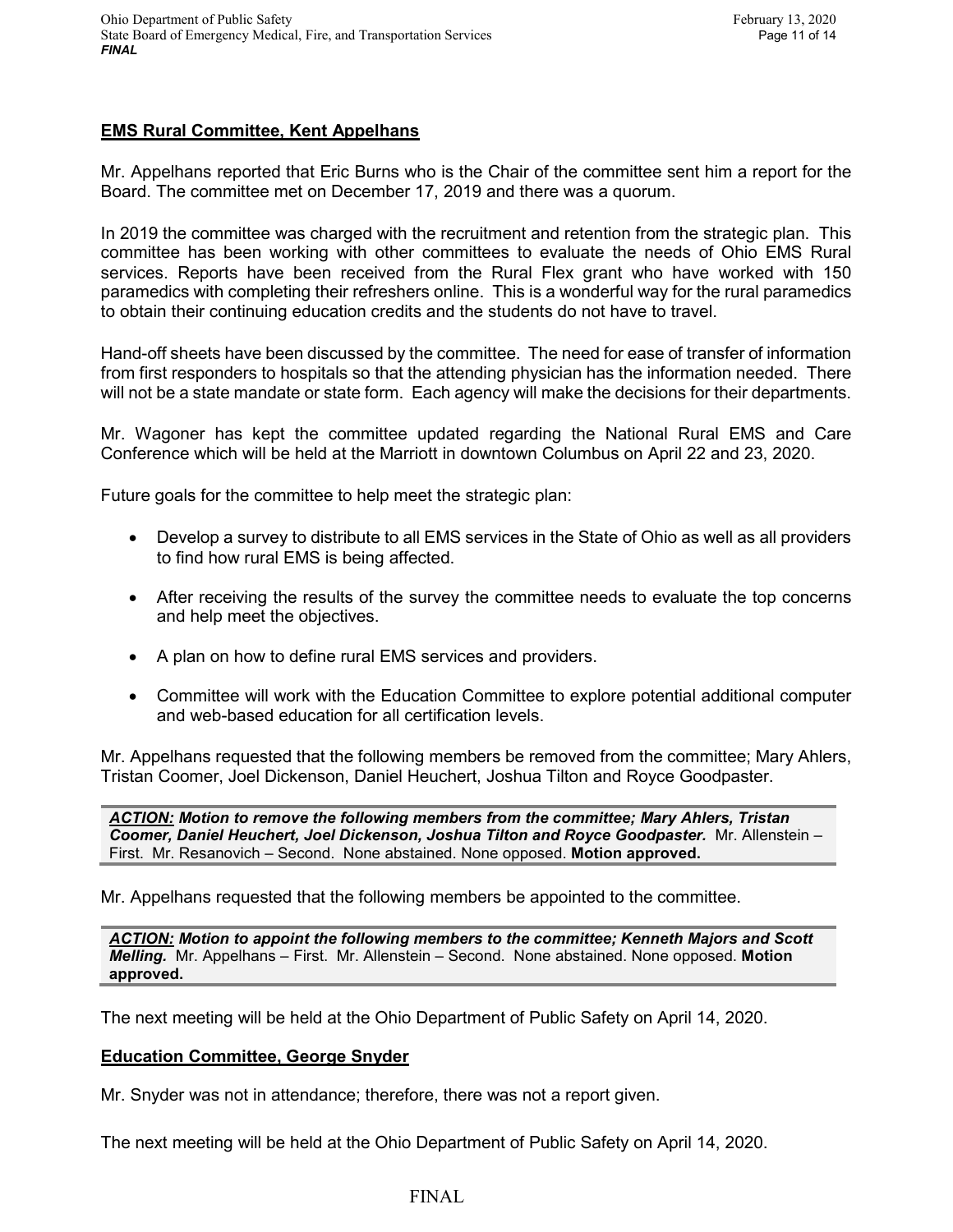## **.Medical Oversight Committee**

Mr. Resanovich, vice chair, reported that the committee met December 17, 2019 and there was a quorum. Since Mr. Dutton resigned from the Board the committee will need a new chair.

Mr. Resanovich requested that Dr. Amy Raubenolt and Mark Marchetta be appointed to the Medical Oversight Committee.

*ACTION: Motion to appoint the following members to the Medical Oversight Committee; Dr. Amy Raubenolt and Mark Marchetta.* Mr. Resanovich – First. Mr. Uhl – Second. Dr. Raubenolt and Mark Marchetta - abstained. None opposed. **Motion approved.**

*ACTION: Motion to remove the following members from the Medical Oversight Committee; Ryan Sullivan due to attendance.* Mr. Resanovich – First. Mr. Allenstein – Second. None abstained. None opposed. **Motion approved.**

The next meeting will be held at the Ohio Department of Public Safety on April 14, 2020.

### **Medical Transportation Committee, Tom Allenstein**

Mr. Allenstein reported that the committee met on December 17, 2019 and there was a quorum.

The committee did not have a meeting in January as discussed at the December meeting.

Mr. Allenstein requested that Paul Thomas be removed from the Medical Transportation Committee due to attendance issues. He requested that Chad Magrum and John Bichard be appointed to the Medical Transportation Committee.

*ACTION: Motion to remove the following members from the Medical Transportation Committee; Paul Thomas due to attendance.* Mr. Allenstein – First. Dr. Tinkoff – Second. None abstained. None opposed. **Motion approved.**

*ACTION: Motion to appoint the following members to the Medical Transportation Committee; Chad Magrum and John Bichard.* Mr. Allenstein – First. Mr. Tinkoff – Second. None abstained. None opposed. **Motion approved.**

The next meeting will be held at the Ohio Department of Public Safety on April 14, 2019.

### **Critical Care Subcommittee, Julie Rose**

Ms. Rose reported that the committee met on December 17, 2019 and there was a quorum.

Ms. Rose requested a motion for final filing of three rules of the Ohio Administrative Code with the Joint Committee on Agency Rule Review.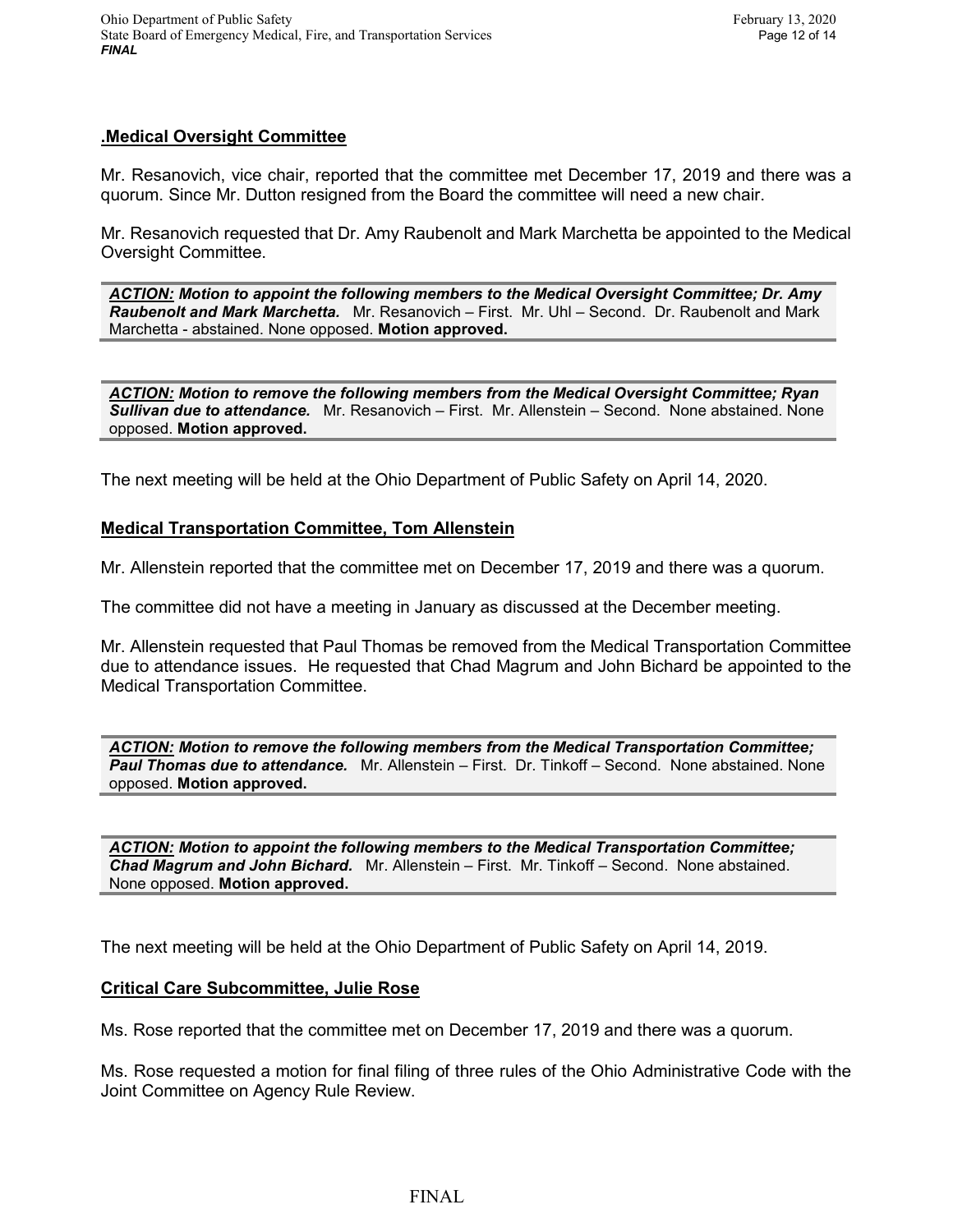*ACTION: Motion to approve the final filing of amended rules 4766-02-08, 4766-3-13, 4766-4-09 of the Ohio Administrative Code with the Joint Committee on Agency Rule Review.* Ms. Rose – First. Mr. DeVore – Second. None abstained. None opposed. **Motion approved.**

A proposal was passed by the Board to add some requirements for driving training and will be in effect in 2021.

Ms. Rose stated that CMS is now requiring a cost collection report to be submitted by all ambulance providers who bill Medicare for services. Those that do not comply will receive a reduction in their Medicare rate. It will be critical for EMS agencies to record their costs correctly to assure accuracy. Ms. Rose suggested that providers attend training sessions that will be available through the OAMTA in conjunction with the AAA.The next meeting will be held at the Ohio Department of Public Safety on April 14, 2020.

## **Alternate Forms of Transportation Ad-hoc Subcommittee, Mark Resanovich**

Mr. Resanovich reported that a representative presented a bill to create a hospice transportation vehicle. The hospice center has difficulty getting patients transferred by the current transport option.

The committee had a discussion regarding HB 426.

The subcommittee has been working towards alternate forms of transportation that would be acceptable. The subcommittee was created due to the Hospice Group in Ohio presenting legislation regarding the transport of hospice patients.

The committee is drafting language to create a vehicle for a non-emergent ambulance for the sole purpose of interfacility transport patients who do not require a paramedic. Specifically, the vehicle is for those patients who need to be moved on a cot and cannot use ambulette transportation. Mr. Resanovich requested permission from the Board to move forward with this proposal; however, the members felt that a motion was unnecessary. The Board will await the results of the draft document. A Board member suggested using different language other than non-emergent due to potential misunderstandings.

## **Scope of Practice Ad-Hoc Committee, Kevin Uhl**

Mr. Uhl reported that members of the committee met on January 23, 2020.

Mr. Uhl requested approval for the following motions:

*ACTION: Motion to approve the final filing of the EMR Scope of Practice rule, 4765-12-04 with the Joint Committee on Agency Rule Review.* Mr. Uhl – First. Mr. Jackson – Second. None abstained. None opposed. **Motion approved.**

*ACTION: Motion to approve the final filing of the AEMT Scope of Practice rule, 4765-16-04, of the*  **Ohio Administrative Code with the Joint Committee on Agency Rule Review.** Mr. Uhl – First. Mr. Ferguson– Second. \*\*Discussion for clarification. None abstained. None opposed. **Motion approved.**